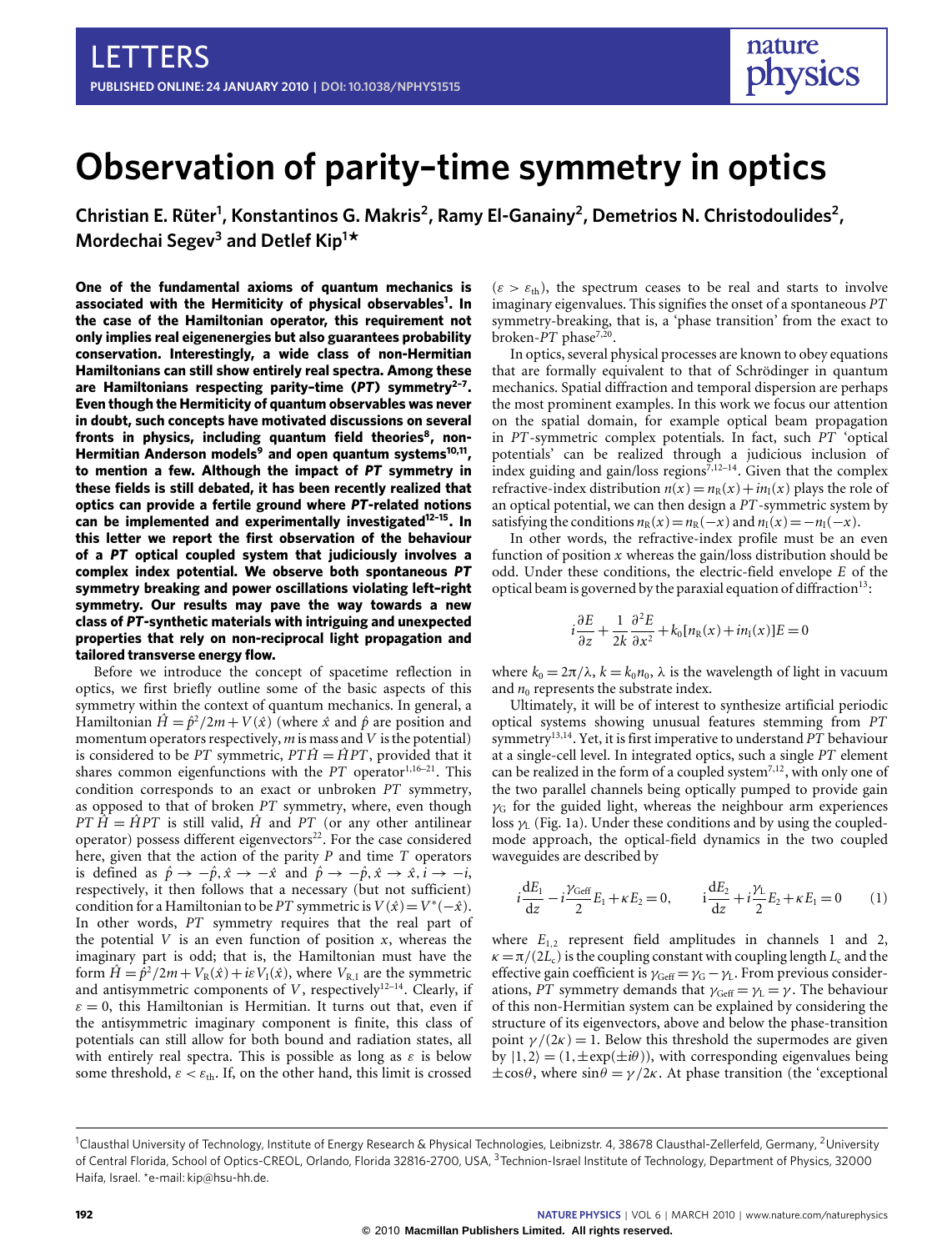

<span id="page-1-0"></span>**Figure 1 | Conventional and PT-symmetric coupled optical systems. a, Real (n<sub>R</sub>, red line) and imaginary (n<sub>I</sub>, green line) parts of the complex** refractive-index distribution. **b**, Supermodes of a conventional system, and of a *PT*-symmetric arrangement below and above threshold. **c**, Optical wave propagation when the system is excited at either channel 1 or channel 2. For the conventional case, wave propagation is known to be reciprocal, whereas in a *PT*-symmetric system light propagates in a non-reciprocal manner both below and above threshold.



<span id="page-1-1"></span>**Figure 2 | Experimental set-up.** An Ar<sup>+</sup> laser beam (wavelength 514.5 nm) is coupled into the arms of the structure fabricated on a photorefractive LiNbO<sub>3</sub> substrate. An amplitude mask blocks the pump beam from entering channel 2, thus enabling two-wave mixing gain only in channel 1. A CCD camera is used to monitor both the intensity and phases at the output.

point'), the modes coalesce to  $|1,2\rangle = (1,i)$ , where the amplitudes in the two channels have the same magnitude<sup>[23](#page-3-15)[,24](#page-3-16)</sup>. Above threshold, that is, for  $\gamma > 2\kappa$ ,  $|1,2\rangle = (1,i \exp(\mp \theta))$ , where in this range  $\cosh\theta = \gamma/2\kappa$  and the two eigenvalues are  $\mp i\sinh\theta$ . We emphasize that, unlike Hermitian systems, these eigenmodes are no longer orthogonal. Instead, the basis is now skewed. This in turn has important implications for optical-beam dynamics including a non-reciprocal response and power oscillations. For a conventional Hermitian system ( $\gamma = 0$ ), any superposition of the two (symmetric and antisymmetric, see [Fig. 1b](#page-1-0)) eigenmodes leads to reciprocal wave propagation: obviously, the light distribution in [Fig. 1c](#page-1-0) (top) obeys left–right symmetry. This situation changes when the coupled system involves a gain/loss dipole. If the gain increases but is still below threshold, the relative phase differences  $\vartheta$  between the two field components increase from their initial values at 0 and  $\pi$ , respectively, and finally, at threshold, the two modes coalesce at  $\vartheta = \pi/2$  (see [Fig. 1b](#page-1-0)). More interestingly, light propagation is now obviously non-reciprocal: by exchanging the input channel from 1 to 2 in [Fig. 1c](#page-1-0) (middle) we obtain an entirely different output state. This behaviour is altered drastically above threshold [\(Fig. 1c](#page-1-0), bottom). In this regime light always leaves the sample from channel 1, irrespective of the input—again in a non-reciprocal fashion. This can be explained by noting that, above threshold, the system's eigenvalues are complex, with the corresponding amplitudes either exponentially increasing or decaying. Thus only one supermode effectively survives. Here it is worth noting that any coupled system with an asymmetric gain–loss profile can be mathematically transformed into a *PT*-symmetric one. In particular, this is true for an asymmetric loss/loss-type potential (coupled states with low/high losses), showing a 'passive' PT system<sup>[25](#page-3-17)</sup>. Very recently, for such a system, loss-induced optical transparency was experimentally demonstrated.

Here we observe non-reciprocal wave propagation in an 'active' *PT*-symmetric coupled waveguide system based on Fe-doped LiNbO3. As such, this structure shows richer dynamics and enables us to explore a wider range of behaviour not previously accessible because of fixed losses. We use Ti in-diffusion to form the symmetric index profile  $n_R(x)$ . Optical gain  $\gamma_G$  (the typical magnitude is a few cm<sup>-1</sup> in Fe-doped LiNbO<sub>3</sub>) is provided through two-wave mixing using the material's photorefractive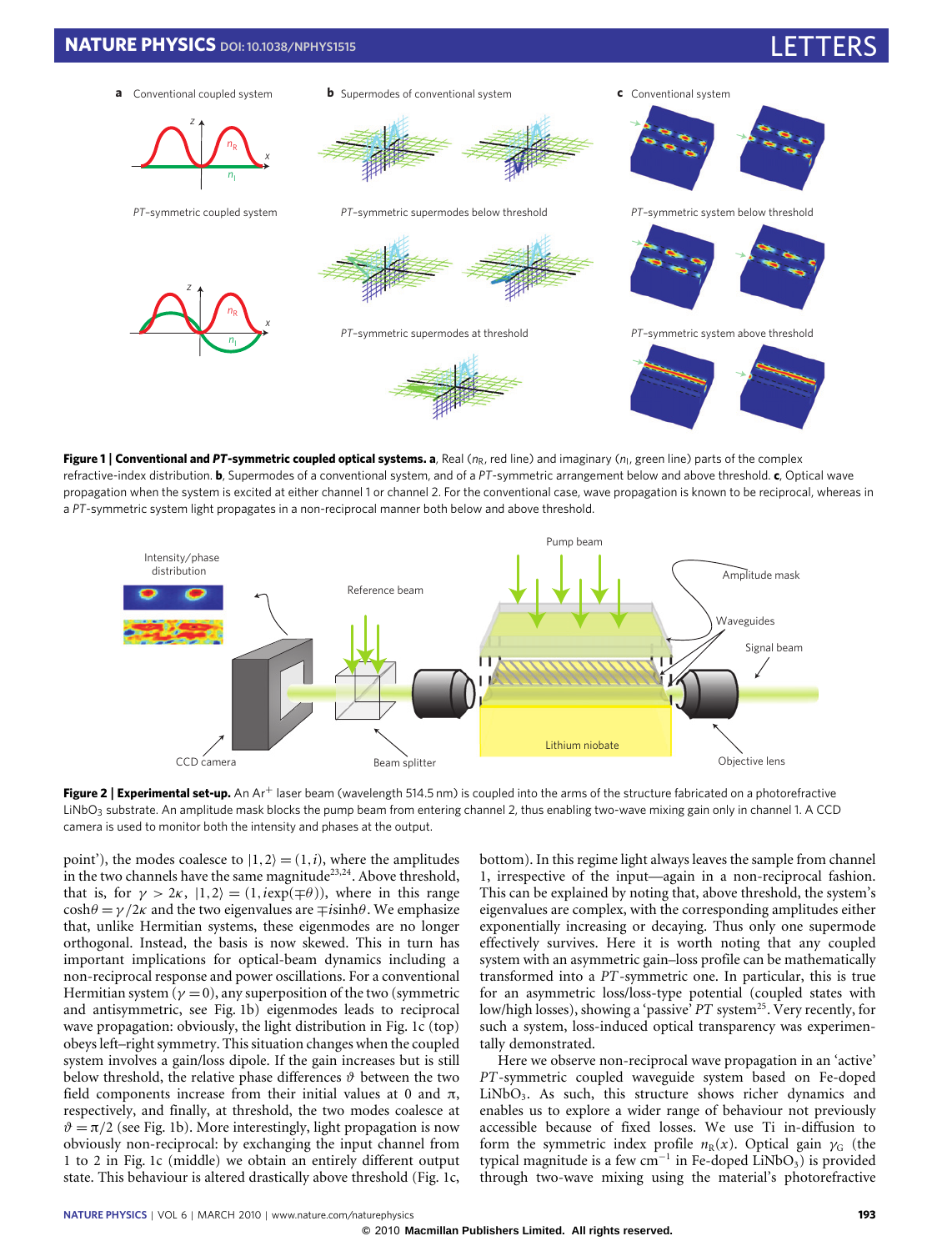

<span id="page-2-0"></span>**Figure 3** | **Computed and experimentally measured response of a** *PT***-symmetric coupled system. a**, Numerical solution of the coupled equations [\(1\)](#page-0-0) describing the *PT*-symmetric system. The left (right) panel shows the situation when light is coupled into channel 1 (2). Red dashed lines mark the symmetry-breaking threshold. Above threshold, light is predominantly guided in channel 1 experiencing gain, and the intensity of channels 1 and 2 depends solely on the magnitude of the gain. **b**, Experimentally measured (normalized) intensities at the output facet during the gain build-up as a function of time.

nonlinearity<sup>[26,](#page-3-18)[27](#page-3-19)</sup>. A mask on top of the sample is used to partially block the pump light, to provide amplification in only one channel (see the experimental set-up in [Fig. 2\)](#page-1-1). Both the output intensity and the phase relation between the two channels (using interference with a plane reference wave) are monitored by a CCD (chargecoupled device) camera. In our system, losses arise from the optical excitation of electrons from  $Fe^{2+}$  centres to the conduction band. On the other hand, the optical two-wave mixing gain (which is proportional to the concentration of  $Fe<sup>3+</sup>$  centres) has a finite response time[26](#page-3-18). Assuming an exponential temporal build-up,  $\gamma_G(t) = \gamma_{\text{max}}[1 - \exp(-t/\tau)]$  with Maxwell time constant  $\tau$ , the evolution of the intensity distribution at the output facet can be monitored as a function of time *t*. In other words, the state of the system below, at and above threshold can be directly observed at different instants *t* (refs [7,](#page-3-2) [13\)](#page-3-14).

Although equations [\(1\)](#page-0-0) can be solved analytically, we here obtain the output intensities  $I_1 \sim |E_1|^2$ ,  $I_2 \sim |E_2|^2$  as a function of gain  $\gamma_G(t)$  by numerical integration. [Figure 3a](#page-2-0) shows results of two such simulations when  $\gamma_L = 2\kappa$ ,  $\gamma_{\text{max}} = 2.5\gamma_L$ , where channel 1 [\(Fig. 3a](#page-2-0), left-hand side) or channel 2 [\(Fig. 3a](#page-2-0), righthand side) has been excited. At  $t = 0$  the system starts from  $\gamma$ <sub>G</sub> = 0 and shows a reciprocal response. However, as the gain builds up at *t* > 0 and the *PT* structure is tuned below threshold (which is reached for  $t/\tau \approx 1.6$ ), wave propagation becomes strongly non-reciprocal (with different numbers of zero-crossings, depending on the ratio *L*/*L*<sup>c</sup> ; see [Fig. 3a](#page-2-0)). At the threshold the two supermodes become degenerate; however, the intensities of the two fields are slightly different. The reason lies in the limited length *L* of our sample: at threshold, the pure coalesced eigenstate  $|1,2\rangle = (1,i)$  of our system (excited by an input state (1, 0) or (0, 1), respectively) is approached adiabatically only for infinitely long propagation,  $L/L_c \rightarrow \infty$ . Above threshold

## LETTERS **NATURE PHYSICS DOI: [10.1038/NPHYS1515](http://www.nature.com/doifinder/10.1038/nphys1515)**



<span id="page-2-1"></span>**Figure 4** | *PT* **supermode phase measurements. a**–**d**, Intensity distribution (upper panels) and phase relation (lower panels) of conventional (**a**,**b**) and *PT*-symmetric (**c**,**d**) systems. **a**,**b**, Measured relative phases of an even (**a**) and odd (**b**) eigenstate associated with a conventional system. **c**,**d**, Phase relation corresponding to a *PT*-symmetric system below (**c**) and above (**d**) threshold. Although below threshold (**c**) the phase difference lies in the interval  $[0,\pi]$ , depending on the magnitude of gain, above threshold this value is fixed at  $\pi/2$ , as shown in **d**.

the output of the *PT* system is no longer sensitive to the input conditions. In this regime, one supermode is exponentially amplified whereas the other decays.

The experimental response of this LiNbO<sub>3</sub> *PT*-symmetric optical system (with  $\kappa = 1.9 \text{ cm}^{-1}$  and  $L = 2 \text{ cm}$ ) is shown in [Fig. 3b](#page-2-0). In all our experiments we used low input power levels (signal power  $\sim$  25 nW and pump intensity  $I_p = 0.5$  mW cm<sup>-2</sup> when exciting channel 2, and twice these values when exciting channel 1) to avoid any index perturbations (including the situation above threshold, where intensity increases rapidly), which may in turn spoil the symmetry in  $n_R(x)$  (refs [28,](#page-3-20) [29\)](#page-3-21). [Figure 3b](#page-2-0) (left-hand side and right-hand side) depicts the temporal behaviour of the output intensity distribution when channel 1 and 2 is excited, respectively. We note that the build-up time constants  $\tau$  in these two situations are different owing to different intensities used during excitation. As a result, the threshold is reached faster ( $t_{th,1} \approx 10$  min) in the first case as compared with the latter ( $t_{th,2} \approx 70$  min). By taking this into